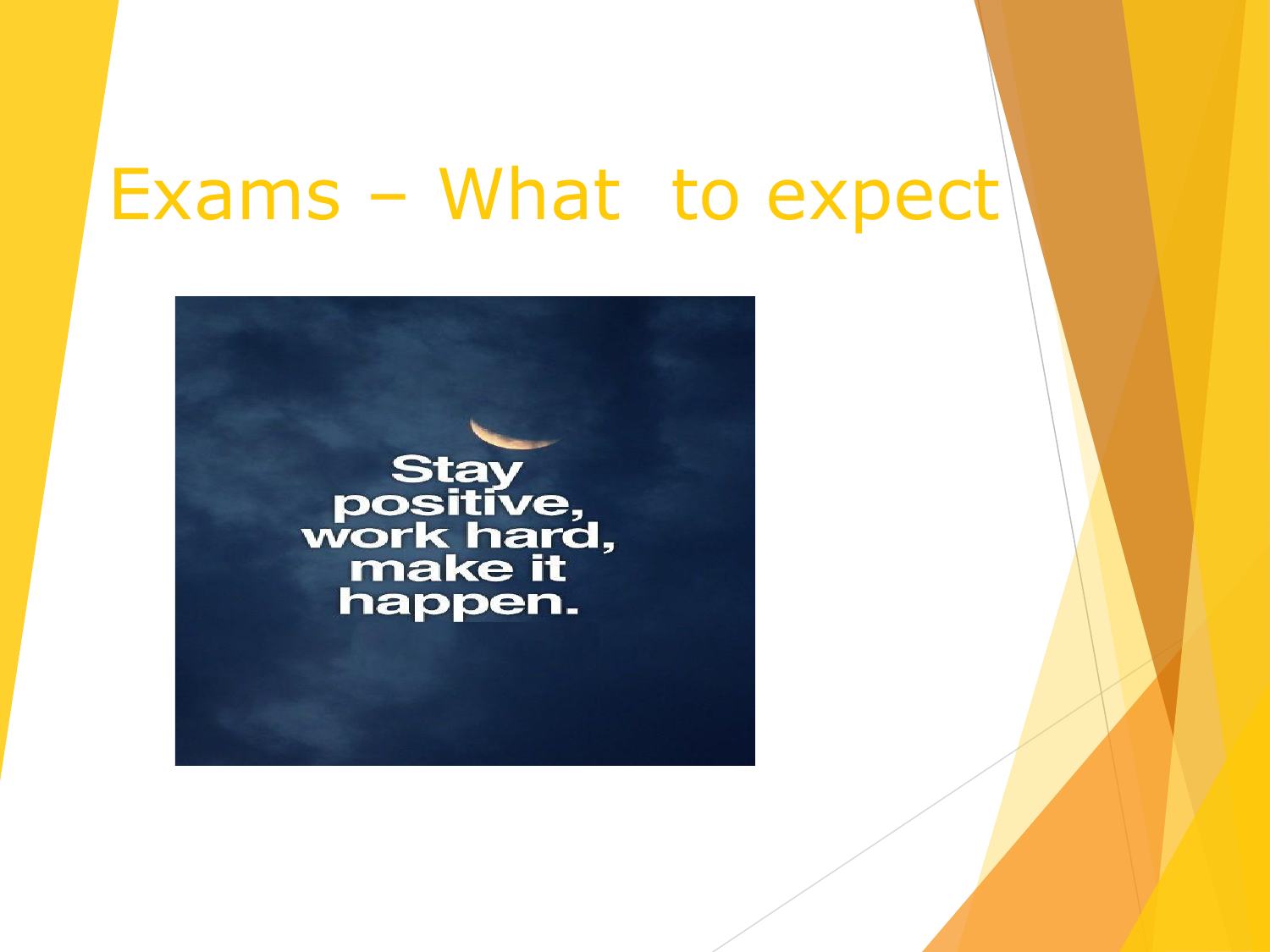## What to bring

- ▶ You should always bring two BLACK BALL POINT pens to your exams and general stationery i.e. eraser/ruler/pencils etc.
- If your exam allows the use of a calculator you should bring one with you. It is your responsibility to ensure that nothing is stored in the memory and you must remove the case.
- **If you need any drawing materials for your exam** you MUST bring these with you.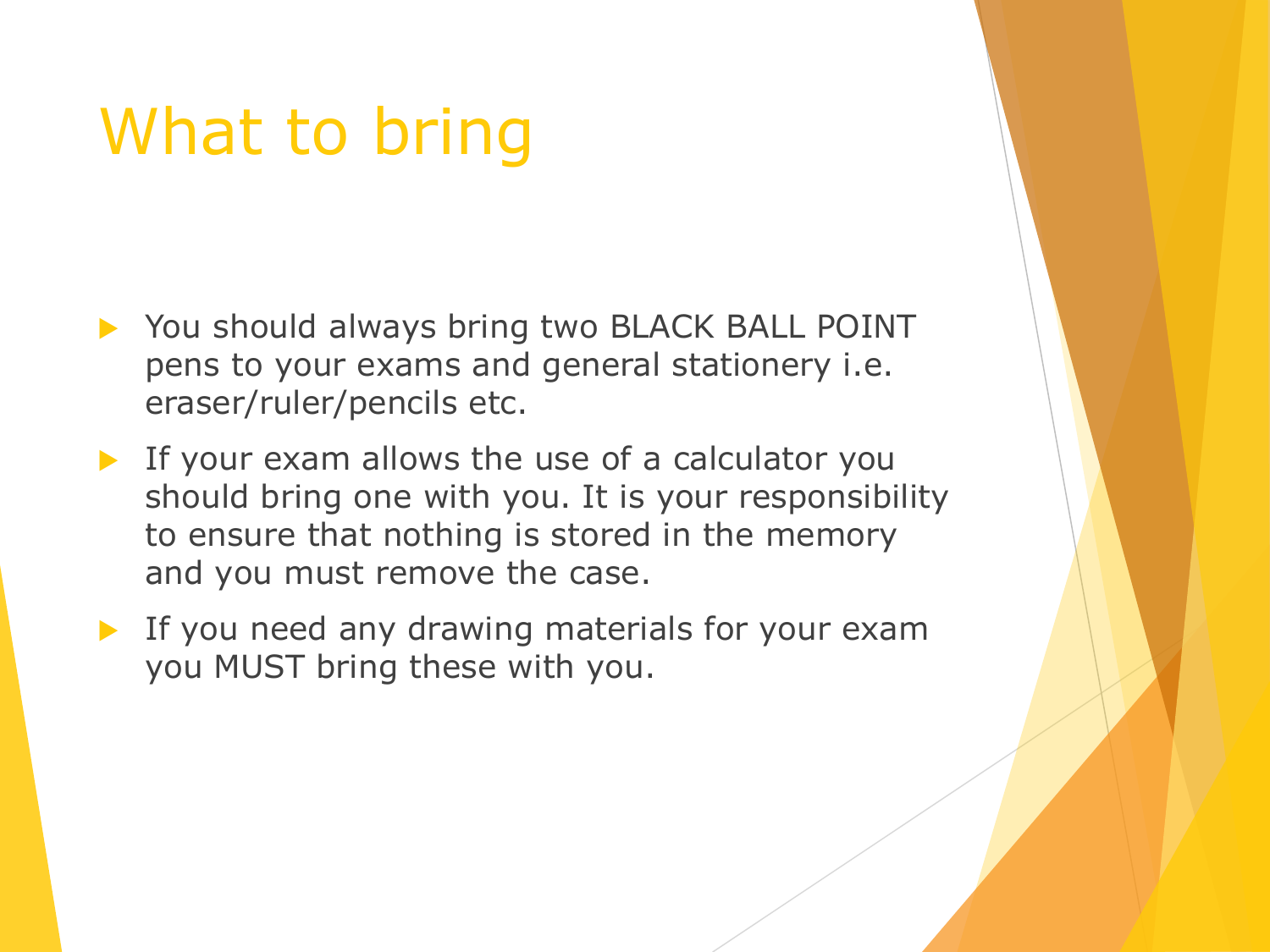### What to bring

- ▶ You may bring highlighters to highlight key points in QUESTIONS but you must NOT write your answers in highlighter or gel pen. We will not provide highlighters.
- You may bring water into your exam with you. It MUST be in a small clear plastic bottle with the label REMOVED (only water is allowed in the exam room).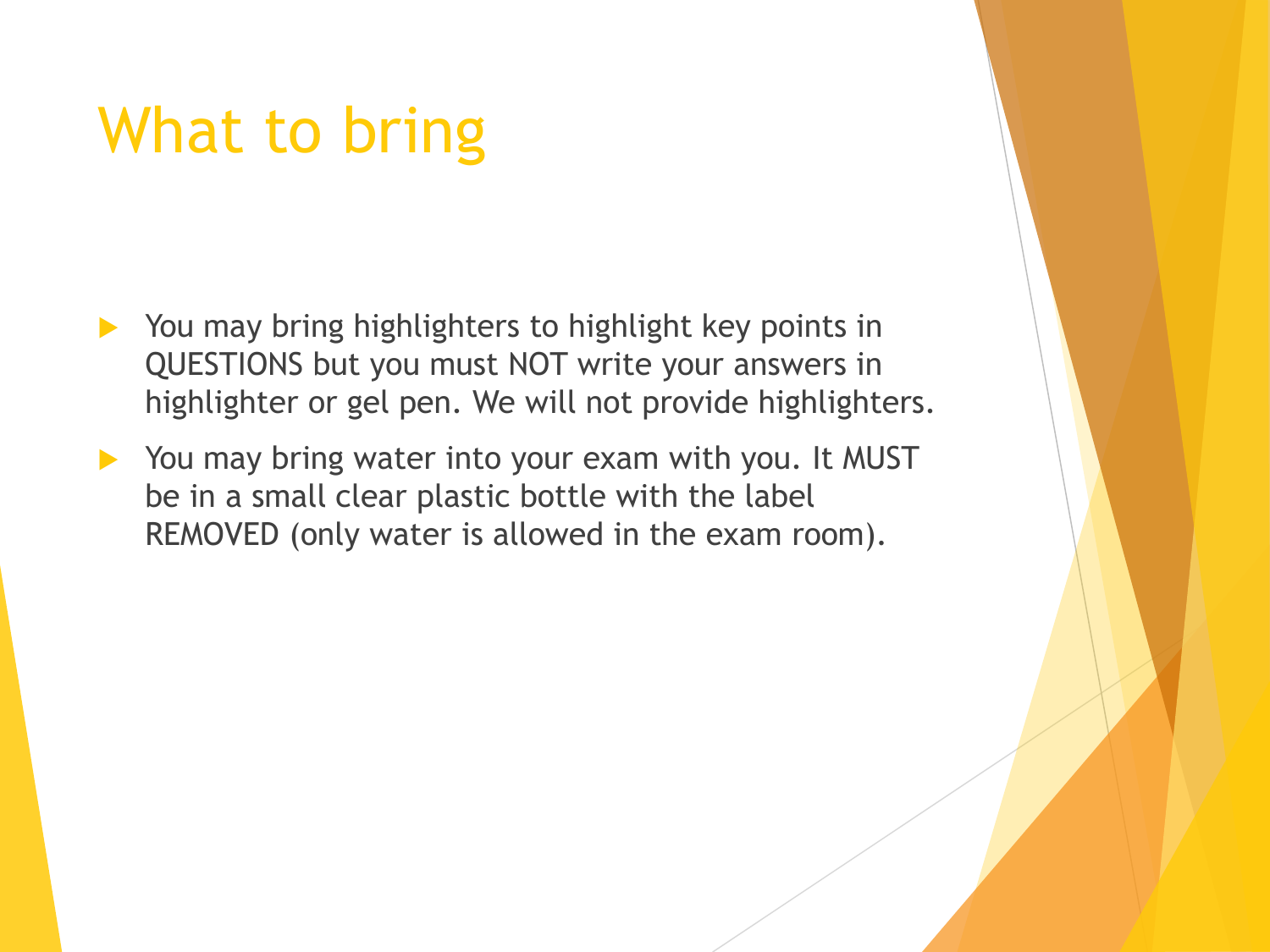#### What not to take with you

- Mobile phones
- iPods/mp3 and 4 players/watches
- **Headphones**
- No potential technological/web enabled sources of information.
- **These items must be turned OFF and handed to an** Invigilator when you enter the exam room.
- Only clear pencil cases are allowed in the exam room and no calculator covers or glasses cases.
- Any outdoor coats, jackets, hats, scarves, gloves, including denim and leather jackets.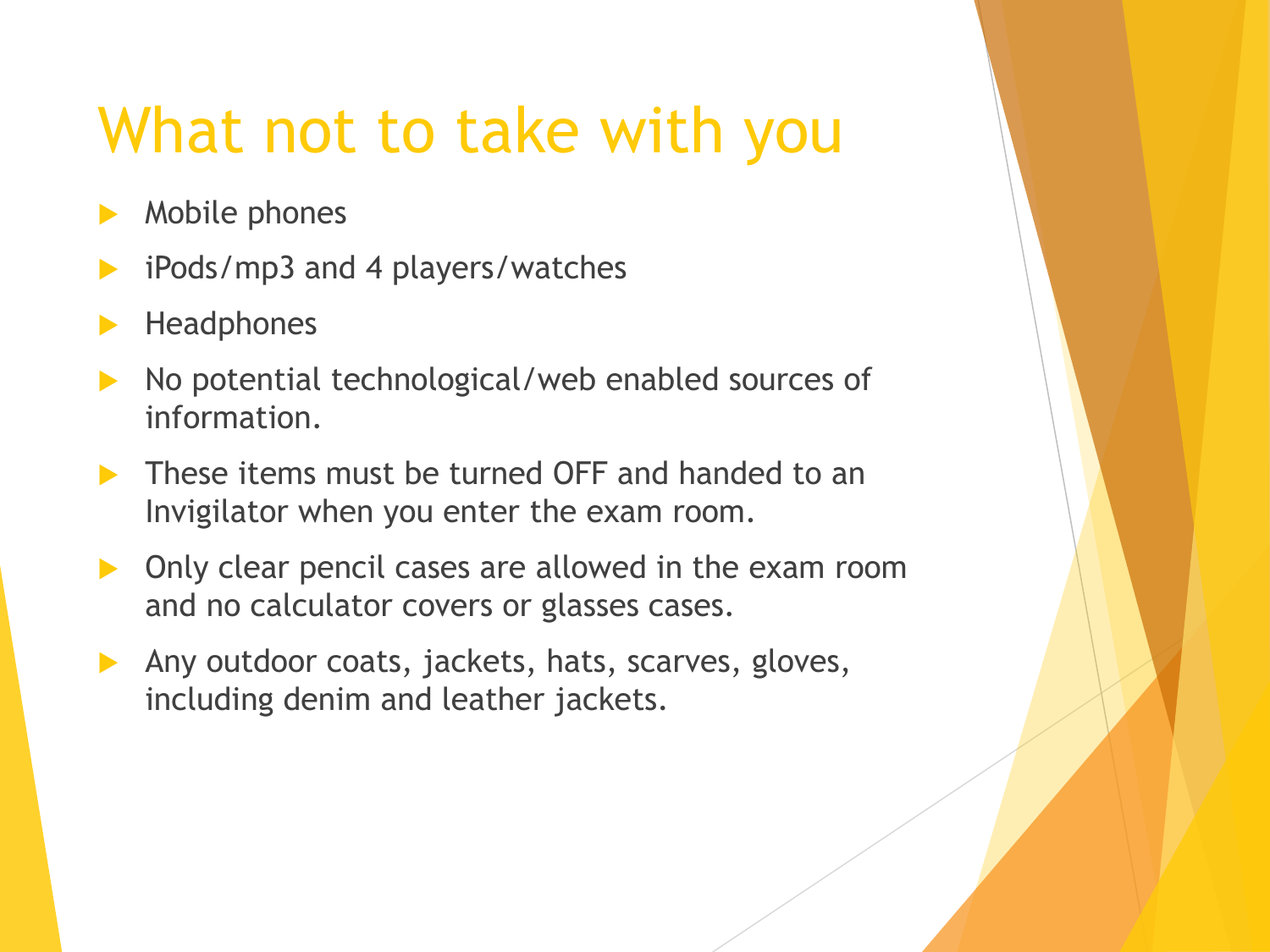#### Where to stand

- $\triangleright$  For exams in the New Hall, please wait in the tunnel. For exams in the Gym Hall, please wait in the Bridge Hall. Any other rooms please wait outside the room until you are asked to enter.
- $\triangleright$  Seating plans are displayed on the Exams notice board in the Bridge Hall.
- ▶ You should be quiet and listen to all instructions given to you.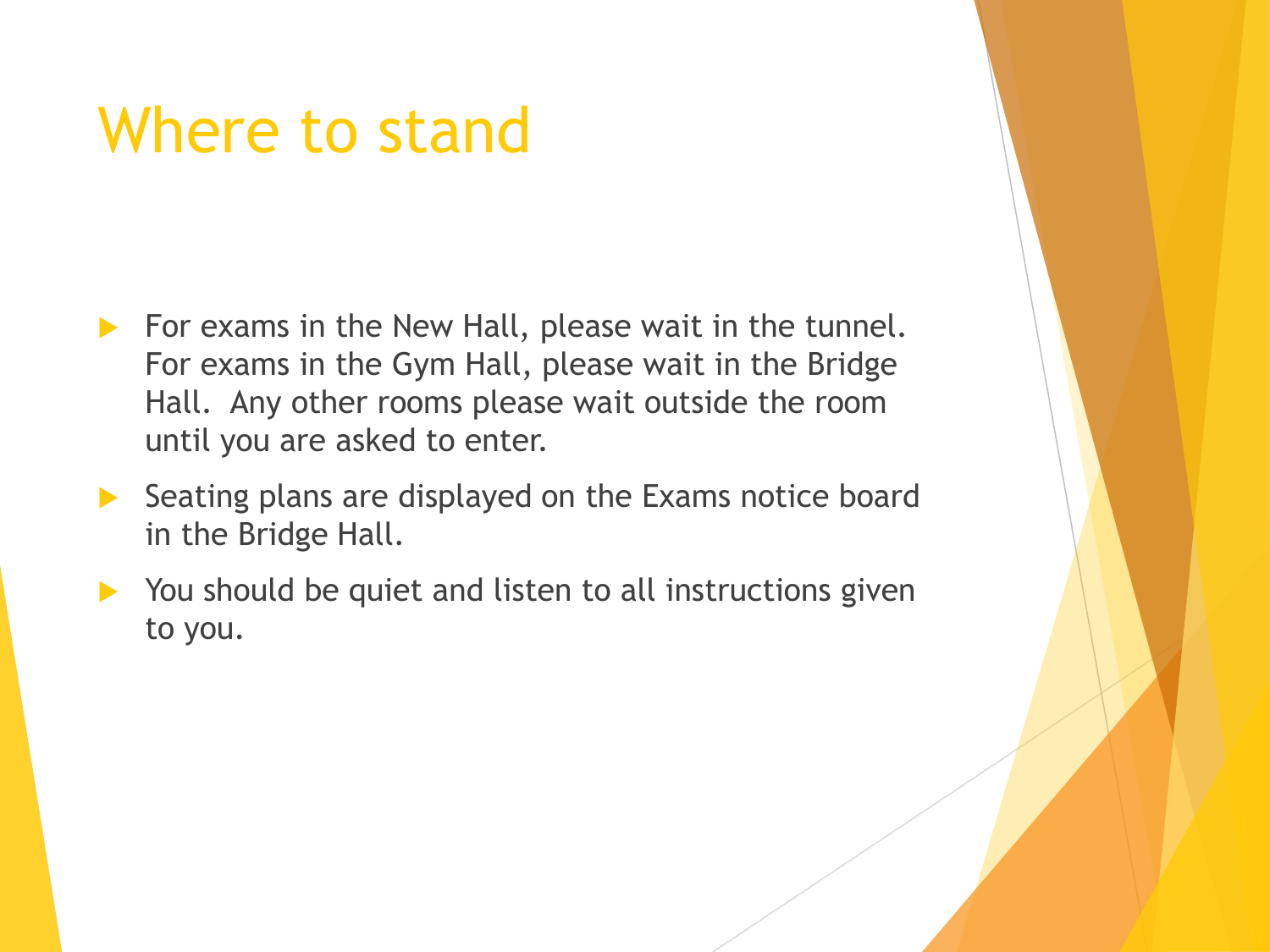# If you don't know where you are sitting

- If you don't know where you are sitting you can find this out by looking on your exam timetable, the Exams notice board in the Bridge Hall or on the seating plan outside of your exam room.
- DO NOT go into the exam room until you know where you are sitting. Individual names cards are on each desk.
- If you have lost your timetable you can find a general copy on the St Francis website.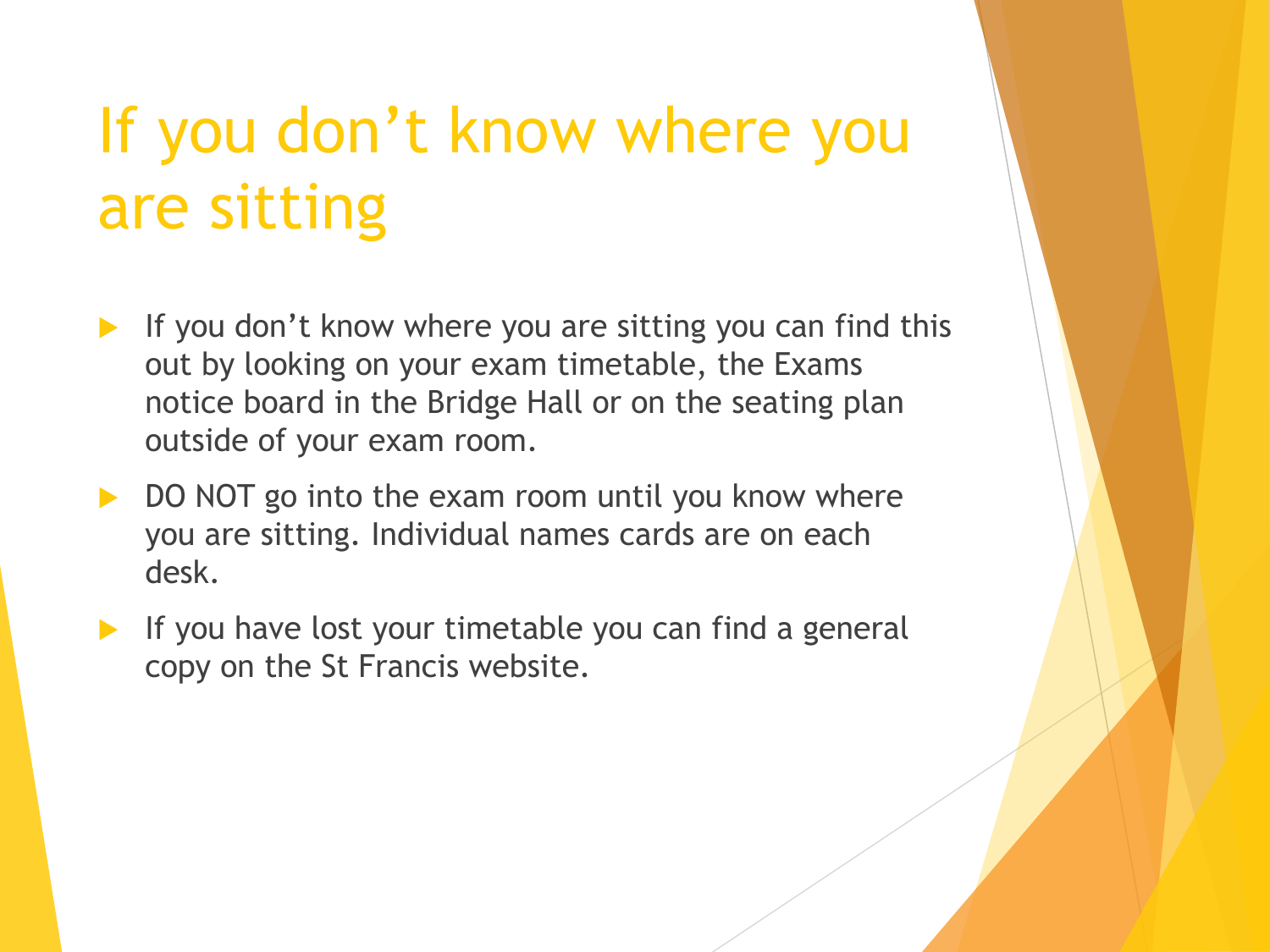## Behaviour- As you enter the exam rooms.

- As soon as you enter the exam rooms you are under exam conditions.
- This means absolute silence.
- You should not signal or make any attempt to communicate with another student, this includes turning round. You will have had time to wish each other luck whilst waiting to be called into the exam room. Any communication can, and will be, considered malpractice and will be reported to the exam board.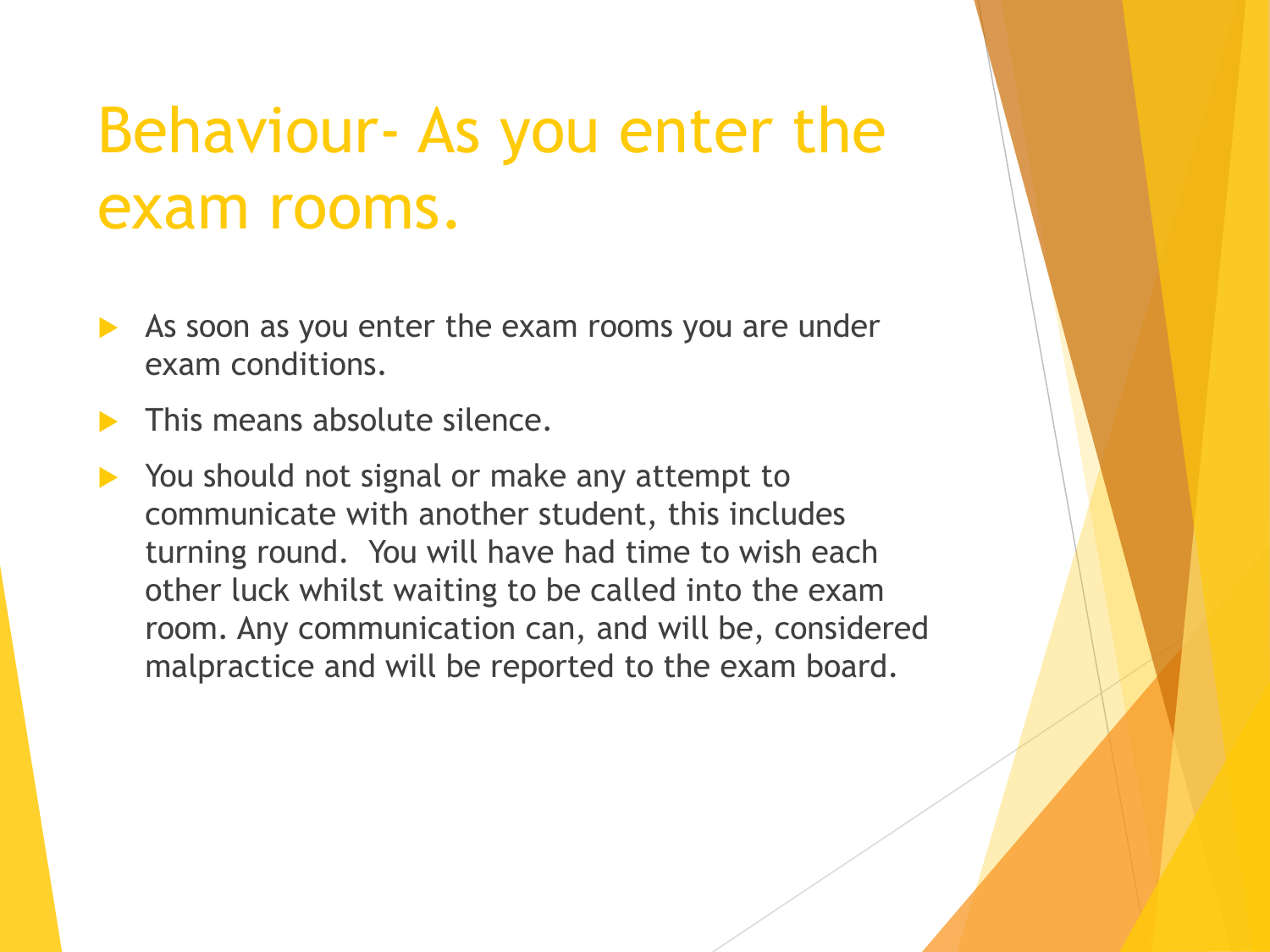## Behaviour- In the exam hall

- ▶ When you are sitting your exam you should remain silent.
- ▶ You should not turn around this will be taken as an attempt to cheat.
- You should not make eye contact with any other student.
- $\blacktriangleright$  If you require help you should raise your hand and an invigilator will assist you.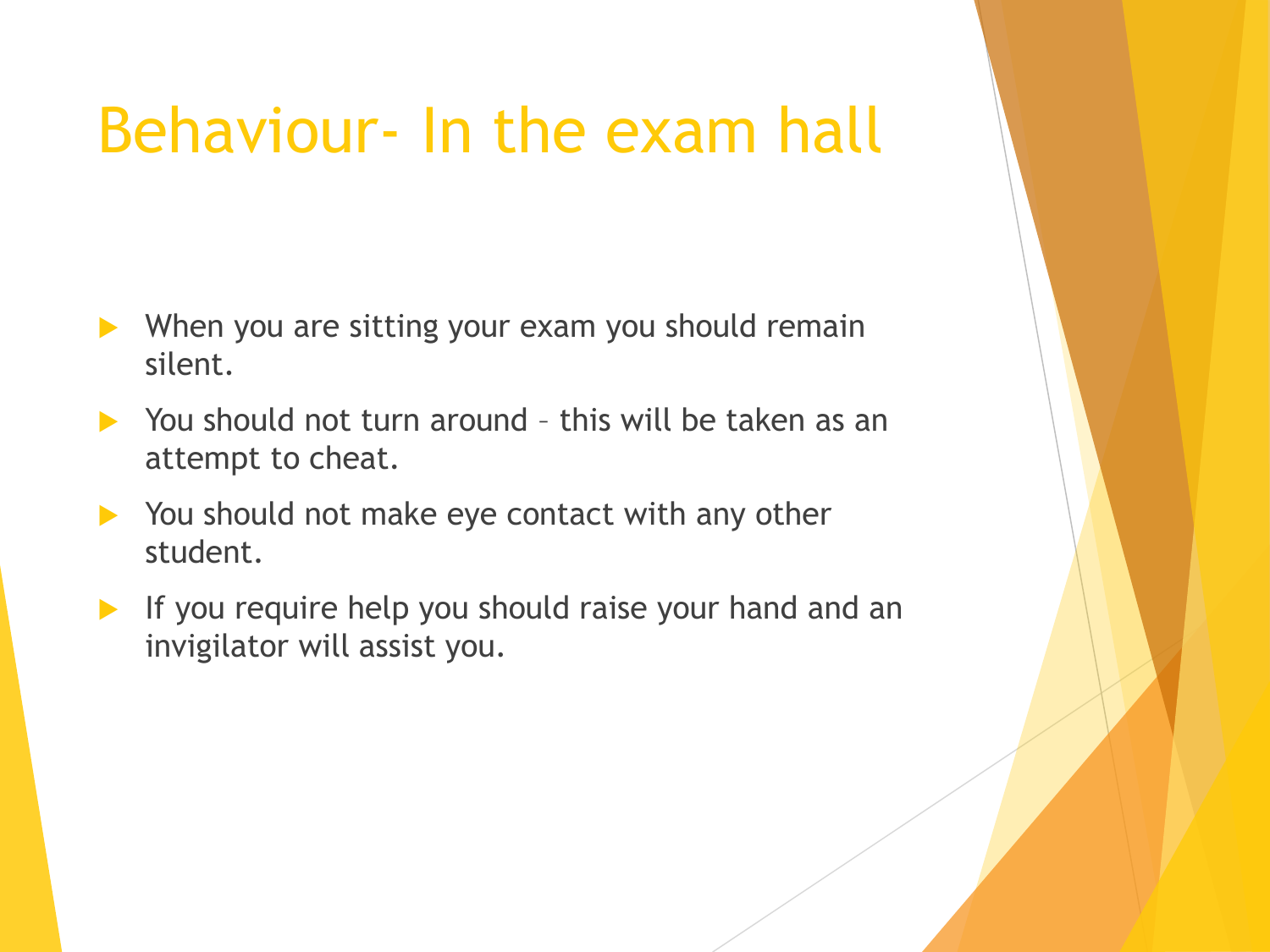#### Behaviour – In the exam hall

- Dunder no circumstances should you get out of your seat without permission.
- $\triangleright$  When you leave the exam room you will do so in silence. There may still be students working.
- ▶ You must remain under exam conditions until you have collected your belongings and have left the exam area – this applies to walking across the quad as exams may still be running in the Gym, and when you leave via main reception, exams may still be running in other rooms.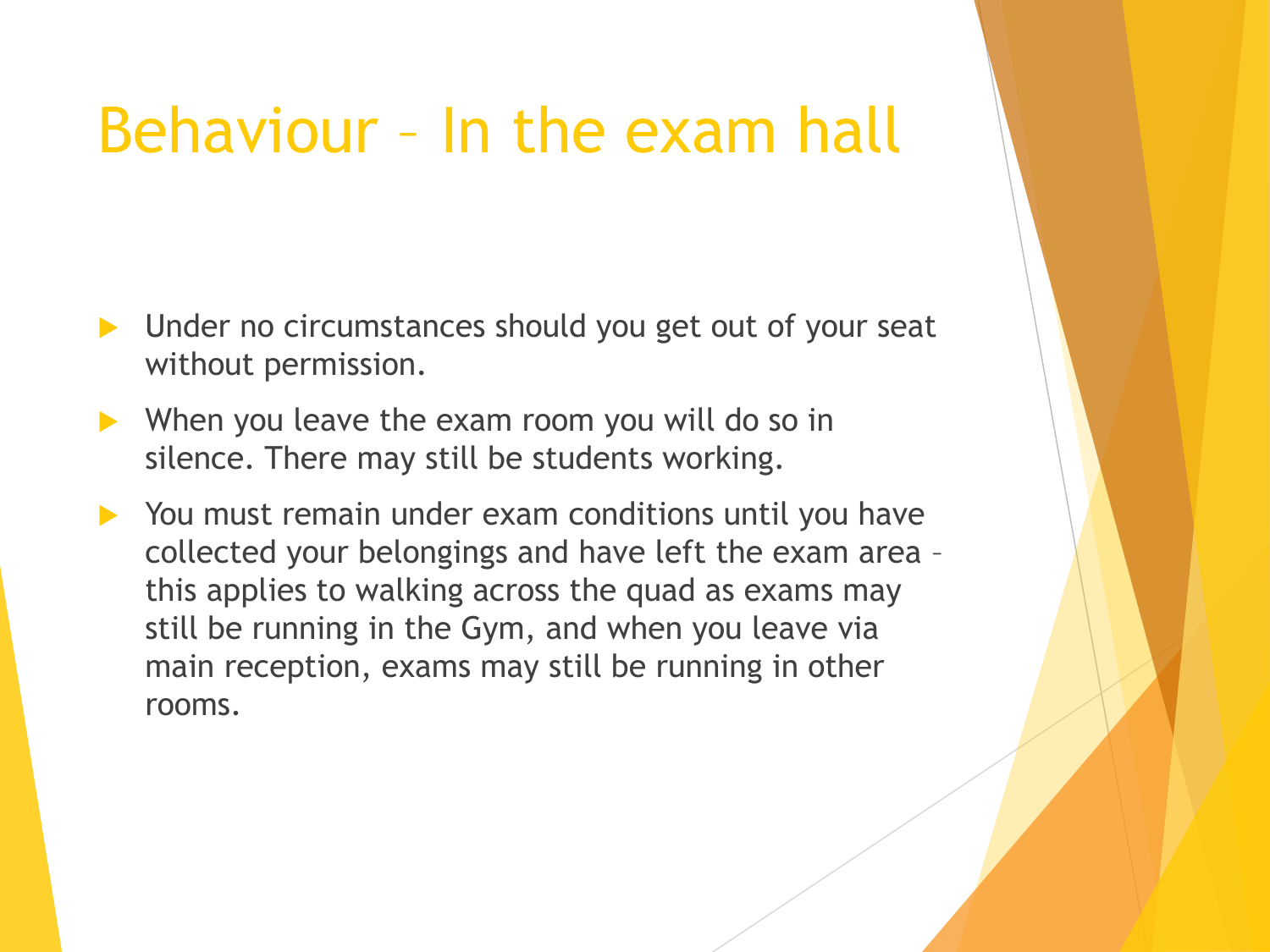# What to do if the fire alarm goes off

- If the fire alarm goes off you must await instruction from the invigilator.
- ▶ You must not get up until told to do so.
- The time remaining will be paused and will resume when you re-enter the exam room.
- ▶ You must remain in silence at all times, during external exams our assembly point will be on the field. During mocks we join the rest of the school on top yard.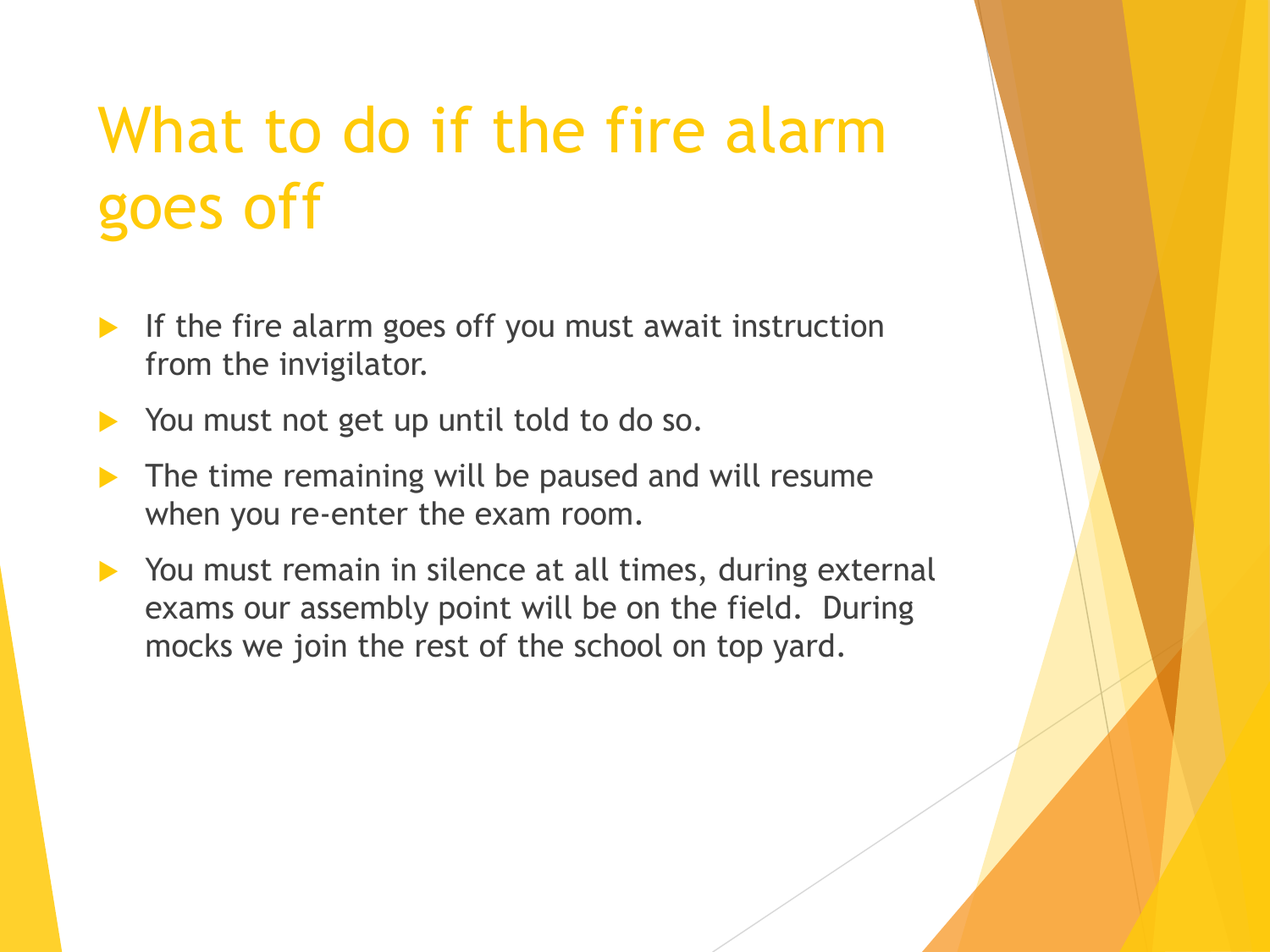# What to do if you have any problems

- $\triangleright$  You should raise your hand and an invigilator will approach you.
- You must talk quietly to the Invigilator.
- **The Invigilator cannot help you answer a question or** explain anything about question to you.
- $\blacktriangleright$  Please make sure you go to the toilet before you enter the exam room, you are only allowed to leave the exam once it has started in extreme circumstances and you will have to be supervised. No one should leave the exam hall within the first hour of the exam, unless there is a serious medical problem.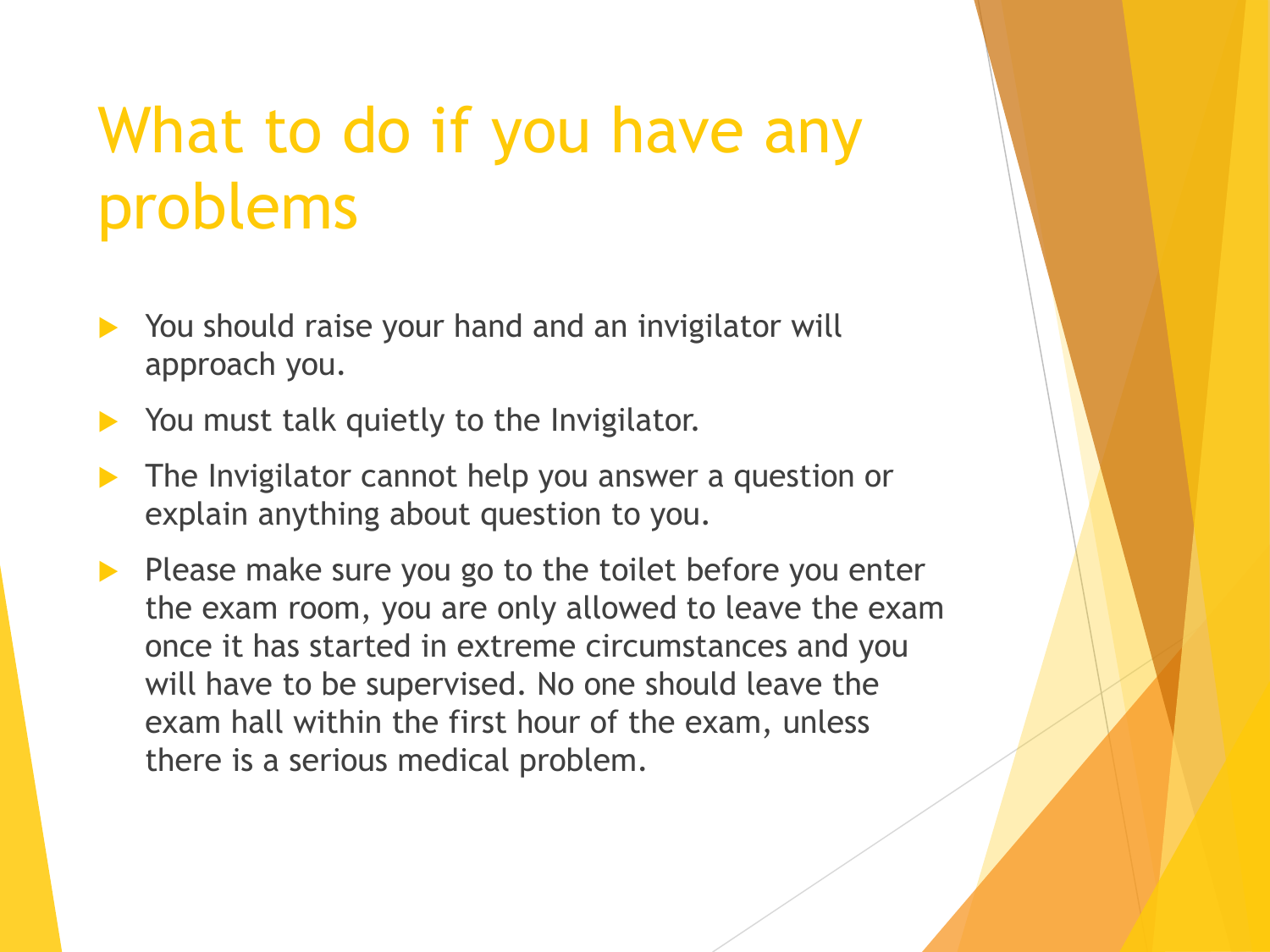## What time should I get to my exam?

- ▶ You should be lined up outside the correct hall/room 15 minutes BEFORE the start time of your exam.
- Please make sure you ALWAYS check your FINAL timetable to confirm the correct start time.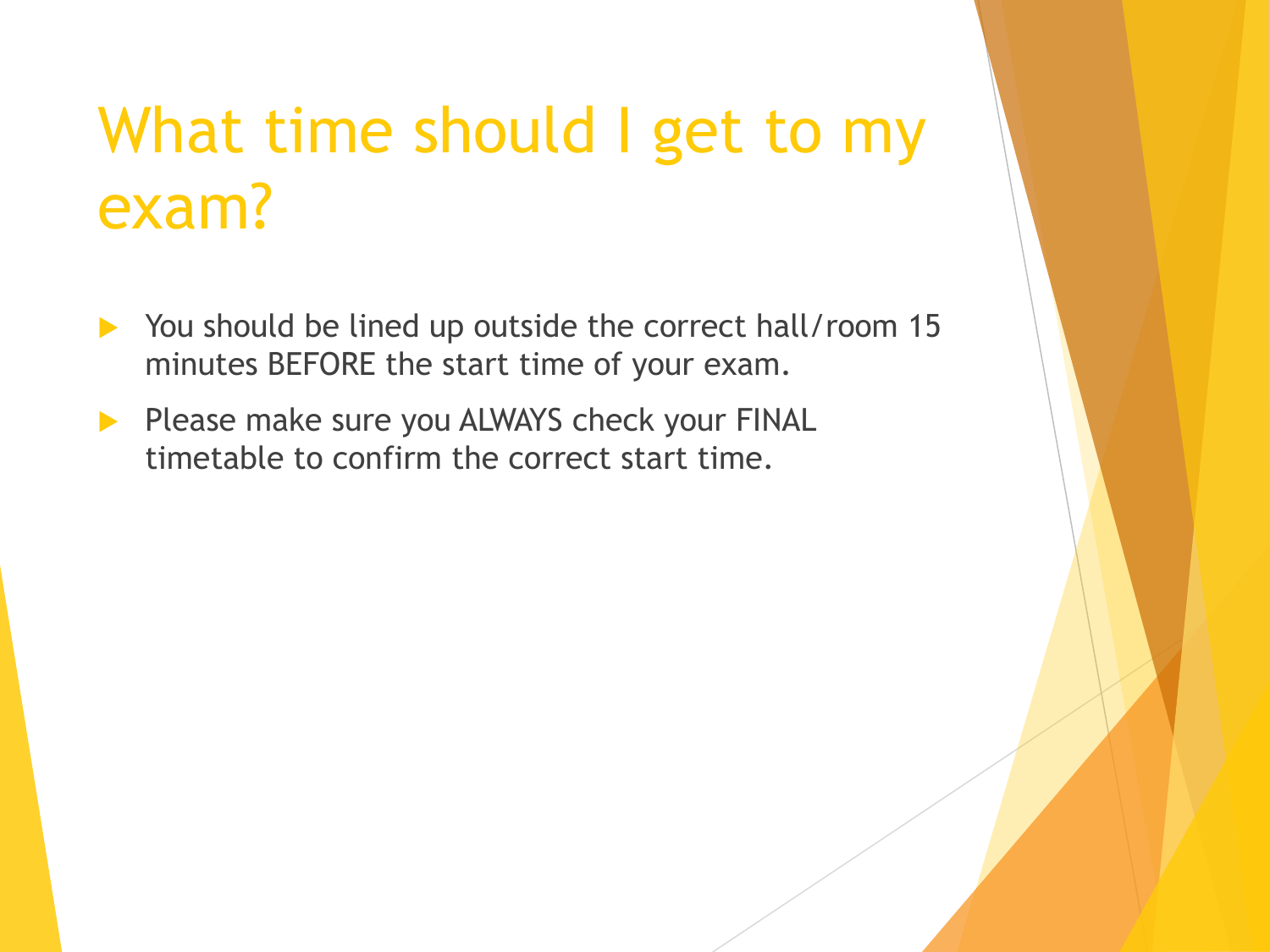## Policies and exams documents

- All policies and data protection information can be found on Firefly and the school website under 'Examinations'.
- These pages will also include an overview of the main exam timetable and information regarding the collection of results and other useful exam information.